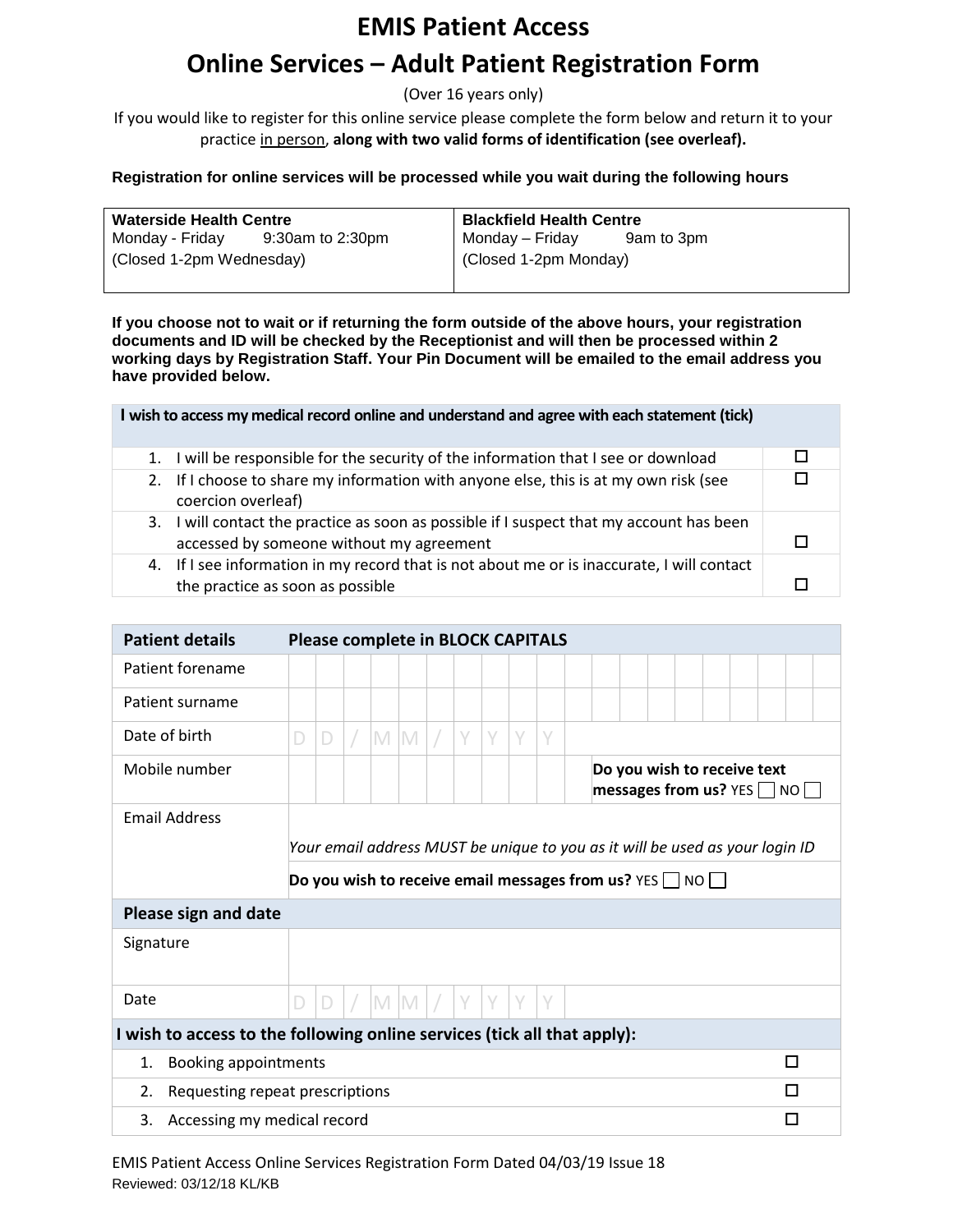# **Identification**

Two original documents will need to be presented to verify your identity, one of which should contain a photo of yourself. The documents will be checked for consistency, and you will be compared to the image on the photo ID provided.

| Valid Photo ID (Proof of Identity)         | <b>Non-Photo ID</b>                                  |  |  |  |  |  |  |
|--------------------------------------------|------------------------------------------------------|--|--|--|--|--|--|
| Passport – Current and Valid               | Birth/Adoption and/ or Marriage Certificate          |  |  |  |  |  |  |
| EEA/EU Government Issued Identity Card     | Financial Statement (dated within last 3 months)     |  |  |  |  |  |  |
| <b>EEA/EU Full Driving Licence</b>         | Utility Bill (dated within last 3 months)            |  |  |  |  |  |  |
| Police Warrant Card / Fire Brigade ID Card | Local Council Tax Bill (dated within last 12 months) |  |  |  |  |  |  |
| National 60+ Bus Pass                      | DWP / Benefit Letter (dated within last 12 months)   |  |  |  |  |  |  |
| Digital Tachograph Card                    | Buildings/Contents Insurance (dated within last 12m) |  |  |  |  |  |  |
| <b>NHS Staff Card</b>                      | Vehicle Insurance (dated within last 12 months)      |  |  |  |  |  |  |

# **About EMIS Patient Access**

The Red and Green Practice are pleased to offer this new, online service for our patients so you can book your GP appointments and order your repeat prescriptions online at your convenience.

## **Is It For Me?**

If you are comfortable with shopping, banking or booking holidays online etc., then you are suitable for EMIS Patient Access. Please note that the practice is not available to offer online support for training and technical questions. Please visi[t http://www.learnmyway.com/what-next/health](http://www.learnmyway.com/what-next/health) for further insight.

## **Online Appointment Booking**

Have the flexibility to book and cancel your appointments from home, at work or any location with internet access. You don't need to queue at the practice, wait on the telephone and you can manage your appointments outside practice opening hours. Only GP appointments can be booked online but you can cancel view and cancel nurse appointments online.

#### **Request Your Repeat Prescriptions Online**

Request your repeat prescriptions quickly online by logging into your account and simply ticking the appropriate boxes. You can review the progress of your repeat prescriptions and any message that the practice may have sent to you.

#### **Your Medical Record**

Limited access to your medical care record held by the practice

#### **Your Contact Details**

You can update your contact numbers, email and home address

#### **Coercion**

'Coercion' is the act of governing the actions of another by force or by threat, in order to overwhelm and compel that individual to act against their will. If you feel that you are being pressured into applying for Patient Access against your will, please discuss with staff and/or your GP. Remember we can switch off Patient Access for you at any time should you have concerns.